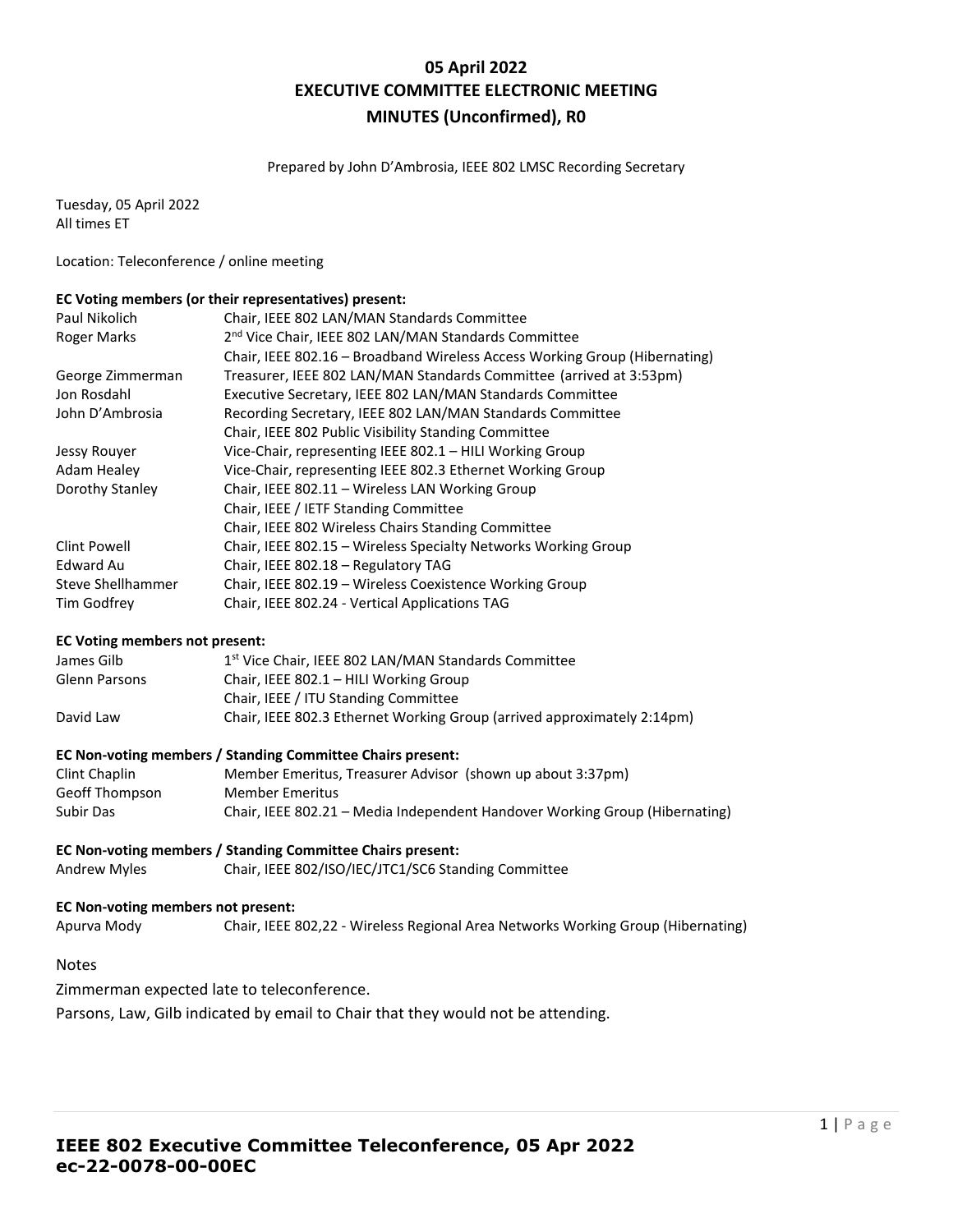# **Other Attendees (as reported by IMAT, 05 Apr 2022)**

| Au, Kwok Shum        | Huawei Technologies Co., Ltd  |
|----------------------|-------------------------------|
|                      |                               |
| Bahn, Christy        | <b>IEEE STAFF</b>             |
| Canchi, Radhakrishna | Kyocera International Inc     |
| Holcomb, Jay         | Itron Inc.                    |
| Kumari, Warren       | Google                        |
| Levy, Joseph         | InterDigital, Inc.            |
| Orlando, Christian   | <b>IEEE STAFF</b>             |
| Petrick, Albert      | Skyworks Solutions Inc.       |
| Riegel, Maximilian   | Nokia                         |
| Rolfe, Benjamin      | <b>Blind Creek Associates</b> |
| Ronmark, Lisa        | Face To Face Events           |
| Rosdahl, Jon         | Qualcomm Incorporated         |
| Slykhouse, Dawn      | <b>Face To Face Events</b>    |
| Stacey, Robert       | Intel Corporation             |

Draft Agenda: [https://mentor.ieee.org/802-ec/dcn/22/ec-22-0072-02-00EC-05-april-2022-802-ec-monthly-telecon](https://mentor.ieee.org/802-ec/dcn/22/ec-22-0072-02-00EC-05-april-2022-802-ec-monthly-telecon-agenda.xlsx)[agenda.xlsx](https://mentor.ieee.org/802-ec/dcn/22/ec-22-0072-02-00EC-05-april-2022-802-ec-monthly-telecon-agenda.xlsx)

| R <sub>2</sub> | DRAFT AGENDA - IEEE 802 LMSC EXECUTIVE COMMITTEE<br><b>INTERIM TELECON</b>                  |          |          |
|----------------|---------------------------------------------------------------------------------------------|----------|----------|
|                | Tuesday 1900-2100 UTC, 5 Apr 2022                                                           |          |          |
|                |                                                                                             |          |          |
| Key:           | ME - Motion, External, MI - Motion, Internal,<br>DT-Discussion Topic, II - Information Item |          |          |
|                | <b>Special Orders</b>                                                                       |          |          |
|                | Category $(* = constant \text{ agenda})$                                                    |          |          |
|                |                                                                                             |          |          |
| 1.00           | <b>MEETING CALLED TO ORDER</b>                                                              | Nikolich | 03:00 PM |

Meeting called to order at 3:00pm by Chair.

Chair requested Recording Secretary do roll call of 802 EC meeting attendees. 11 EC Voting Members or representatives were present at time of roll call, thus achieving quorum.

Chair requested that everyone sign into IMAT.

| 2.00                                                     | MI | <b>APPROVE OR MODIFY AGENDA -</b> | .<br>Nikolich |  | ገ2:05 PM |
|----------------------------------------------------------|----|-----------------------------------|---------------|--|----------|
| Chair asked if there were any corrections to the agenda. |    |                                   |               |  |          |

No discussion

| * Motion #1 | Move to approve the agenda (R2)          |
|-------------|------------------------------------------|
| Moved       | D'Ambrosia                               |
| Second      | Rosdahl                                  |
| Results     | Approved by voice vote without objection |
| Motion      | <b>Motion Passes</b>                     |
| Reference   | 2.00                                     |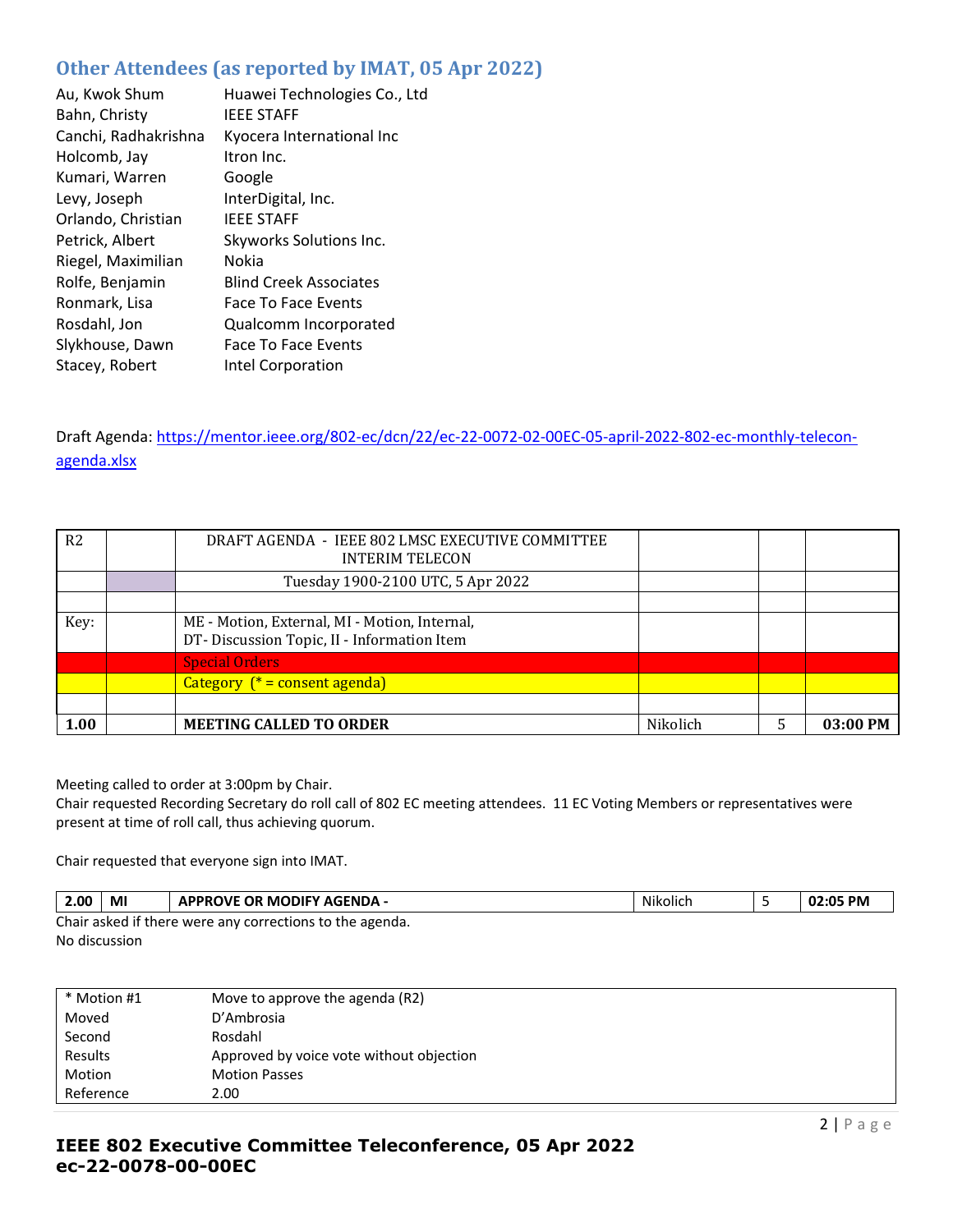| R2    |              | DRAFT AGENDA - IEEE 802 LMSC EXECUTIVE COMMITTEE<br><b>INTERIM TELECON</b>                  |              |                |          |
|-------|--------------|---------------------------------------------------------------------------------------------|--------------|----------------|----------|
|       |              | Tuesday 1900-2100 UTC, 5 Apr 2022                                                           |              |                |          |
|       |              |                                                                                             |              |                |          |
| Key:  |              | ME - Motion, External, MI - Motion, Internal,                                               |              |                |          |
|       |              | DT-Discussion Topic, II - Information Item                                                  |              |                |          |
|       |              | <b>Special Orders</b>                                                                       |              |                |          |
|       |              | Category (* = consent agenda)                                                               |              |                |          |
|       |              |                                                                                             |              |                |          |
| 1.00  |              | <b>MEETING CALLED TO ORDER</b>                                                              | Nikolich     | 5              | 03:00 PM |
| 2.00  | MI           | <b>APPROVE OR MODIFY AGENDA -</b>                                                           | Nikolich     | 5              | 03:05 PM |
| 2.01  | $\mathbf{I}$ | <b>IEEE-SA Participation / Copyright Policies</b>                                           | Nikolich     | $\overline{2}$ | 03:10 PM |
| 2.02  |              | Reference - https://ieee802.org/sapolicies.shtml                                            | D'Ambrosia   |                | 03:12 PM |
|       | $MI^*$       | <b>Approve the following minutes</b><br>• 04 Mar 2022 802 EC Opening Teleconference Meeting |              | $\overline{0}$ |          |
|       |              | https://mentor.ieee.org/802-ec/dcn/22/ec-22-0020-01-                                        |              |                |          |
|       |              | 00EC-mar-2022-plenary-802-ec-opening-minutes.pdf                                            |              |                |          |
|       |              | <b>MD'Ambrosia</b> S: Rosdahl                                                               |              |                |          |
|       |              |                                                                                             |              |                |          |
| 3.00  | II           | Announcements from the Chair                                                                | Nikolich     | 5              | 03:10 PM |
| 3.01  | MI           | <b>Future Venue Update</b>                                                                  | Rosdahl      | 15             | 03:15 PM |
| 3.02  | $\mathbf{I}$ | Treasurer's Update                                                                          | Chaplin      | 10             | 03:30 PM |
| 3.03  | <b>DT</b>    | <b>Update - EC Action Item Summary</b>                                                      | D'Ambrosia   | 10             | 03:40 PM |
| 3.04  | II           | 2022 Electronic Media Update                                                                | D'Ambrosia / | 5              | 03:50 PM |
|       |              |                                                                                             | Haasz        |                |          |
| 3.05  | DT           | 802 Restructuring Future Meeting sub ad hoc update                                          | Myles        | 5              | 03:55 PM |
| 3.06  | DT           | 802 Restructuring Mixed Mode Meeting sub ad hoc u                                           | Zimmerman    | 5              | 04:00 PM |
| 3.07  | DT           | July 802 EC Leadership Workshop                                                             | Nikolich /   | 10             | 04:05 PM |
|       |              |                                                                                             | Zimmerman    |                |          |
|       |              |                                                                                             |              |                | 04:15 PM |
| 4.00  |              | Agenda Items from WG Chairs                                                                 |              |                | 04:15 PM |
|       |              |                                                                                             |              |                | 04:15 PM |
| 5.00  |              | Reports from WG and SC Chairs                                                               |              |                | 04:15 PM |
|       |              |                                                                                             |              |                | 04:15 PM |
| 6.00  |              | <b>Other Business</b>                                                                       |              |                | 04:15 PM |
|       |              |                                                                                             |              |                | 04:15 PM |
| 9.00  |              | <b>EC Action Item Status review</b>                                                         | Nikolich /   | 5              | 04:15 PM |
|       |              |                                                                                             | D'Ambrosia   |                |          |
| 10.00 | MI           | Adjourn                                                                                     | Nikolich     |                | 05:00 PM |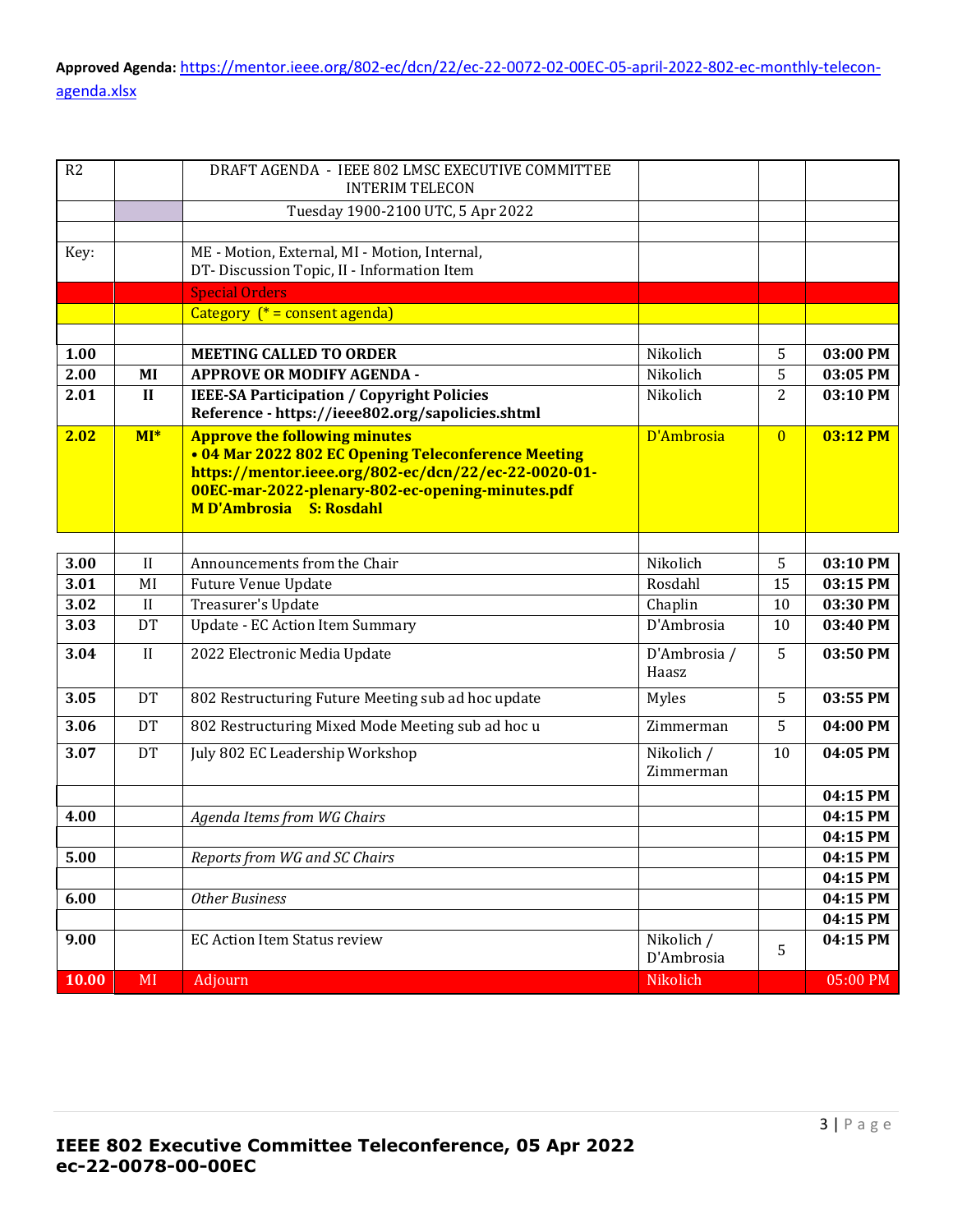| 2.01 | <b>IEEE-SA Participation / Copyright Policies</b> | Nikolich | 03:10 PM |
|------|---------------------------------------------------|----------|----------|
|      | Reference - https://ieee802.org/sapolicies.shtml  |          |          |

Nikolich presented slide #2 of attached presentation, ec-22-0077-02-00EC-05apr2022-802-chair-s-deck-for-ec-mtg.pdf

| 2.02 | $M1*$ | <b>Approve the following minutes</b><br>• 04 Mar 2022 802 EC Opening Teleconference Meeting<br>https://mentor.ieee.org/802-ec/dcn/22/ec-22-0020-01- | D'Ambrosia | $03:12$ PM |
|------|-------|-----------------------------------------------------------------------------------------------------------------------------------------------------|------------|------------|
|      |       | 00EC-mar-2022-plenary-802-ec-opening-minutes.pdf<br><b>MD'Ambrosia S: Rosdahl</b>                                                                   |            |            |

Approved with approval of agenda.

| 3.00                                                                                                               |  | Announcements from the Chair | Nikolich |  | $03:10$ PM $\parallel$ |
|--------------------------------------------------------------------------------------------------------------------|--|------------------------------|----------|--|------------------------|
| Nikolich presented slide #3 of attached presentation, ec-22-0077-02-00EC-05apr2022-802-chair-s-deck-for-ec-mtg.pdf |  |                              |          |  |                        |

| 3.01 | MI | Future Venue Update                                                                                               | Rosdahl | $15-1$ | $\vert$ 03:15 PM $\vert$ |
|------|----|-------------------------------------------------------------------------------------------------------------------|---------|--------|--------------------------|
|      |    | Rosdahl presented attached presentation, ec-22-0080-01-00EC-executive-secretary-report-for-2022-april-telecon.pdf |         |        |                          |

There was general question regarding the bid in relation to the mixed mode meeting requirements.

There was discussion regarding travel to and from Canada.

| * Motion #2 | Due to ongoing COVID-19 travel restrictions, provide the necessary additional support and equipment to   |
|-------------|----------------------------------------------------------------------------------------------------------|
|             | facilitate the July 2022 Plenary session as mixed mode (in-person with remote participation) and suspend |
|             | the following rules/procedures in the IEEE 802 LMSC Operations Manual from 09 July 2022 until 16 July    |
|             | 2022:                                                                                                    |
|             | 1.4.1.3: Meetings                                                                                        |
|             | "The IEEE 802 LMSC meets in-person during plenary sessions."                                             |
|             | 2.5. IEEE 802 LMSC sessions                                                                              |
|             | "All Working Group meetings during each Plenary Session shall be exclusively in-person."                 |
| Moved       | Rouver                                                                                                   |
| Second      | Rosdahl                                                                                                  |
| Results     | Approved by voice vote without objection                                                                 |
| Motion      | <b>Motion Passes</b>                                                                                     |
| Reference   | 3.01                                                                                                     |

| 200<br>3.UZ | -- | $\overline{\phantom{a}}$<br>Update<br>rogguror' |                          | $\sim$<br>Ihaplin | $\sqrt{2}$<br>.U<br>$\overline{\phantom{0}}$ | , PM<br>:30<br>Λ0 |
|-------------|----|-------------------------------------------------|--------------------------|-------------------|----------------------------------------------|-------------------|
|             |    |                                                 | <b>Contract Contract</b> |                   |                                              |                   |

Chaplin gave a verbal update. 941 people register for the March session. No final numbers related to March available yet.

Action Item - WG / TAG Chairs - Reports needed of individuals who attended meetings in March but were not in IMAT. To be sent to Zimmerman / Rosdahl by 12 Apr 2022. (D'Ambrosia to send notice to EC Reflector).

| 0.02<br><b>J.VJ</b> | n T<br>້ | $ -$<br>$\mathbf{a}$<br>.<br>Action Item Summary<br>Undate<br>. .<br>A,<br>74. | $\mathbf{D}$<br>'Ambrosia | 10 | <b>PM</b><br>94.U |
|---------------------|----------|--------------------------------------------------------------------------------|---------------------------|----|-------------------|
|---------------------|----------|--------------------------------------------------------------------------------|---------------------------|----|-------------------|

D'Ambrosia reviewed https://mentor.ieee.org/802-ec/dcn/19/ec-19-0085-59-00EC-ec-action-items-ongoing.pdf and updated accordingly. It will be revised to -60.

| 3.04 | $ -$<br> | 2022 Electronic Media Update | D'Ambrosia | ັ | 03:50 PM |
|------|----------|------------------------------|------------|---|----------|
|      |          |                              | Haasz      |   |          |

Haasz provided a verbal update on how the 2022 electronic media distribution has been proceeding. Preparations being put in place to improve procedure in subsequent plenaries.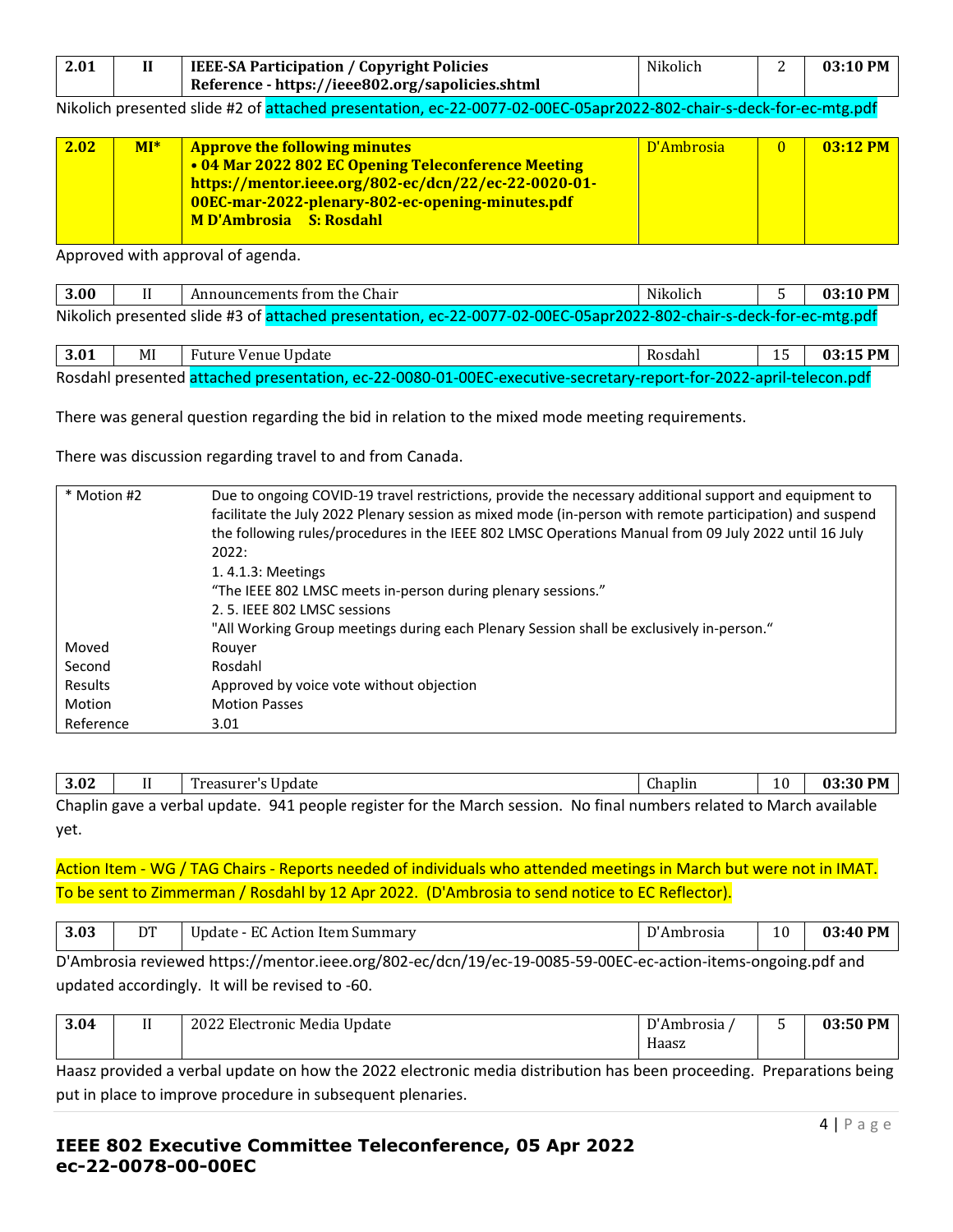| 3.05 | DT | 802 Restructuring Future Meeting sub ad hoc update | Myles |  | $03:55$ PM |
|------|----|----------------------------------------------------|-------|--|------------|
|------|----|----------------------------------------------------|-------|--|------------|

Nikolich noted that Myles is still waiting for feedback from people to address this topic.

| 3.06      | DT | 802 Restructuring Mixed Mode Meeting sub ad hoc u | Zimmerman | 04:00 PM |
|-----------|----|---------------------------------------------------|-----------|----------|
| $- \cdot$ |    |                                                   |           |          |

Zimmerman gave verbal update.

Mixed Mode Meeting has been set up for next Tuesday, 12 Apr, 1 - 2 pm PT.

| <b>007</b><br>u | DT | <b>TAT</b><br>BAI<br>Workshop<br>Leadership<br>802<br>lulv<br>ы.<br>n G | <br>Nikolich<br>$\sim$<br>merman | 10 | .05 PM<br>ባፊ |
|-----------------|----|-------------------------------------------------------------------------|----------------------------------|----|--------------|
|-----------------|----|-------------------------------------------------------------------------|----------------------------------|----|--------------|

Nikolich presented Slides #4 - 5 of attached presentation, ec-22-0077-02-00EC-05apr2022-802-chair-s-deck-for-ec-

mtg.pdf. Zimmerman provided additional comments regarding the workshop.

Mr. Rosdahl gave update on logistics at hotel. He noted that were events that the meeting had to be planned around. He also noted that unlike prior years, there would be costs that would need to be considered.

The IEEE 802 Executive Committee Workshop is not part of the IEEE 802 July 2022 Plenary.

|             | Hold an IEEE 802 Executive Committee Workshop on July 16, 2022, from 8am-5pm at the Sheraton        |
|-------------|-----------------------------------------------------------------------------------------------------|
| * Motion #3 | Montreal Hotel in Montreal, Canada. Authorizing the expenses to cover the Meeting A/V, Network, and |
|             | F&B (Breakfast/Lunch/(AM/PM)Breaks).                                                                |
| Moved       | Rosdahl                                                                                             |
| Second      | D'Ambrosia                                                                                          |
| Results     | Approved by voice vote without objection                                                            |
| Motion      | <b>Motion Passes</b>                                                                                |
| Reference   | 3.07                                                                                                |

### Action Item - Rosdahl to send out request to EC reflector for RSVP for leadership workshop. RSVP due 15 April, 2022.

Ben Rolfe volunteered to be leadership workshop co-lead with Zimmerman

Action Item - Zimmerman / Rolfe - convene meeting by 29 April to discuss detailed agenda for leadership workshop.

| Agenda Items from WG Chairs         |                          |   | 04:15 PN |
|-------------------------------------|--------------------------|---|----------|
|                                     |                          |   |          |
| Reports from WG and SC Chairs       |                          |   | 04:15 PM |
|                                     |                          |   |          |
| <b>Other Business</b>               |                          |   | 04:15 PM |
|                                     |                          |   |          |
| <b>EC Action Item Status review</b> | Nikolich /<br>D'Ambrosia | 5 | 04:15 PM |
|                                     |                          |   |          |

D'Ambrosia reviewed action items captured during meeting. Rosdahl requested Action Item be added, noted in 3.07.

It was recommended that individuals make reservations to the best of their abilities, and reach out to F2F

| 10.00                               | MI | Adiourn | Nikolich | $05:00$ PM |
|-------------------------------------|----|---------|----------|------------|
| <b>Meeting adjourned at 4:42pm.</b> |    |         |          |            |